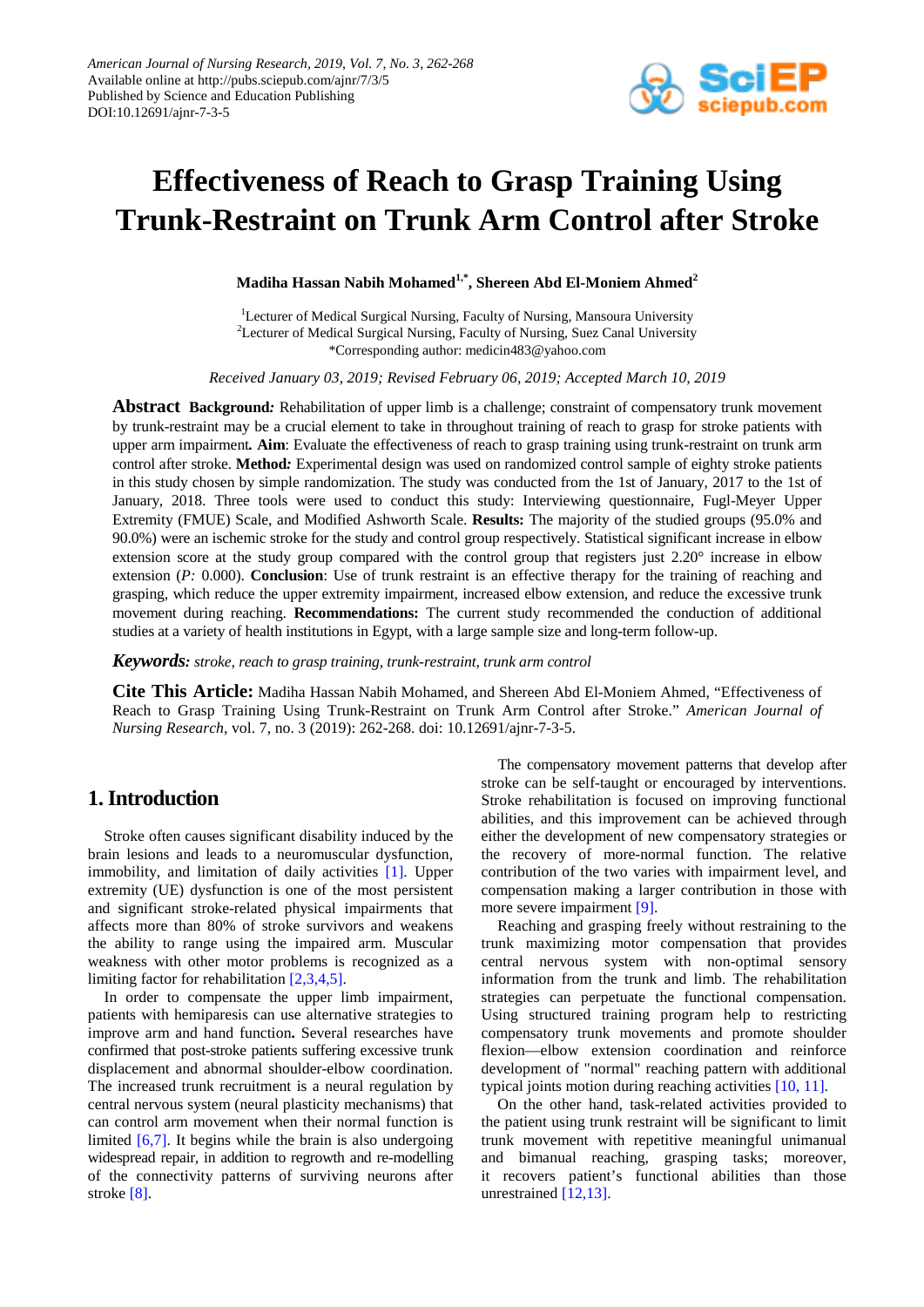## **1.1. Aim**

This study aimed to evaluate the effectiveness of reach to grasp training using trunk-restraint on trunk arm control after stroke.

#### **1.2. Research Hypothesis**

 $H<sub>1</sub>$ : Trunk restraint training will improve arm reaching in neurological rehabilitation for stroke patients.

## **1.3. Significance of the Study**

Prior research supports the efficacy of structured, specific, and intensive training protocols to increase the use of hemiparetic limb, but less attention has been given to normalizing movement strategies post-stroke. With high number of researches on stroke rehabilitation, there is a need to determine the potential use of trunk restraint training in improving arm reaching in neurological rehabilitation particularly for stroke patients.

Therefore, the current study was designed to determine the influence of trunk restraint on recovery of reaching movements and improvement of upper extremity function post stroke. It increases knowledge base of clinical practitioner and aid therapists in establishing comprehensive upper extremity rehabilitation programs for post stroke patients.

## **2. Subject and Methods**

## **2.1. Design**

This study was designed as an experimental research design.

## **2.2. Participants and Settings**

Eighty (80) stroke patients were recruited in the present study using simple randomized control (Study and control) sampling from the rehabilitation departments affiliated to Mansoura University hospitals and Suez-Canal University hospitals, Egypt, from January, 2017 to January, 2018.

The inclusion criteria were (a) stroke patients aged 20 to 60 years, (b) six months to one year since the onset of a unilateral stroke, (c) cognitive ability to understand simple instructions, (d) no pain; contractures; or severe weakness in arm muscles (<3 in Manual Muscle tone Testing of affected upper limb based on Modified Ashworth Scale (MAS) for muscle tone grading from [\[14\],](#page-5-7) and (e) have moderate arm motor impairment (30 to 49 scores) on the Fugl-Meyer (FM) arm section scale according to [\[15\].](#page-5-8)

After informed consent was obtained, participants were divided into two equal groups (40 each) using simple randomization. Experimental group (Group I) submitted to a program of reach to grasp training with trunk restraint and control group (Group II) submitted to the same program without trunk restraint.

Sample size was calculated using epidemiological information (EPI info.) program version 6.02 after taking into consideration the total number of stroke patients admitted to rehabilitation department, alpha error 5%  $(=$  confidence level=95%) Beta error 20%  $(=$ study power= 80%).

Sample Size = 
$$
\frac{Z2^*(p)^*(1-p)}{C2}
$$

Where:  $Z = Z$  value (e.g. 1.96 for 95% confidence level),  $p =$  percentage picking a choice, expressed as decimal,  $(0.5)$ used for sample size needed),  $C =$  confidence interval, expressed as decimal

## **2.3. Tools for Data Collection**

**2.3.1. Tool I: Interview questionnaire:** designed by the researchers and Divided into two parts

Part (1): A demographic data included four questions as each study participant provided data on their age, sex, marital status, and education.

Part (2): Clinical characteristics included four questions as type of stroke, affected side, dominant side, and time since onset.

**2.3.2. Tool II: Modified Ashworth Scale referenced from** Bohannon & Smith [\[14\]](#page-5-7) and Michaelsen, et al., [\[15\]](#page-5-8) to assess the participants' contractures and weakness in the shoulder flexion muscles by measuring resistance during passive soft-tissue stretching. It is used as a simple measure of spasticity for assessment of muscle tone and upper extremity impairment.

Scoring of the Modified Ashworth Scale:

0: No increase in muscle tone

1: Slight increase in muscle tone, manifested by a catch and release or by minimal resistance at the end of the range of motion when the affected part(s) is moved in flexion or extension

1+: Slight increase in muscle tone, manifested by a catch, followed by minimal resistance throughout the remainder (less than half) of the ROM

2: More marked increase in muscle tone through most of the ROM, but affected part(s) easily moved

3: Considerable increase in muscle tone, passive movement difficult

4: Affected part(s) rigid in flexion or extension

**2.3.3. Tool III: The Fugl-Meyer Upper Extremity (FMUE) Scale referenced from** [\[16\]:](#page-5-9) It is a performancebased measure of impairment that designed to assess reflex activity, movement control, and muscle strength in the upper extremity of people with post-stroke hemiplegia. All studied sample was evaluated by **(FMUE)** Scale at the pre-treatment period.

The **FMUE Scale** comprises 33 items, each scored on a scale of 0 to 2, where  $0 =$  cannot perform,  $1 =$  performs partially and 2 = performs fully for a 66-point maximum. It takes up to 30 minutes to administer. All studied sample was evaluated by **(FMUE)** Scale at the pre-treatment period.

#### **2.4. Validity and Reliability**

**Fugl-Meyer Upper Extremity (FMUE) Scale** show Excellent internal consistency (alpha  $= 0.94$  to 0.98 across four administrations over 6 months). Regarding validity; Intra-rater (ICC 0.99, 95% CI 0.99 to 1.00) and inter-rater (ICC 0.96, 95% CI 0.92 to 0.98) agreement were shown to be excellent.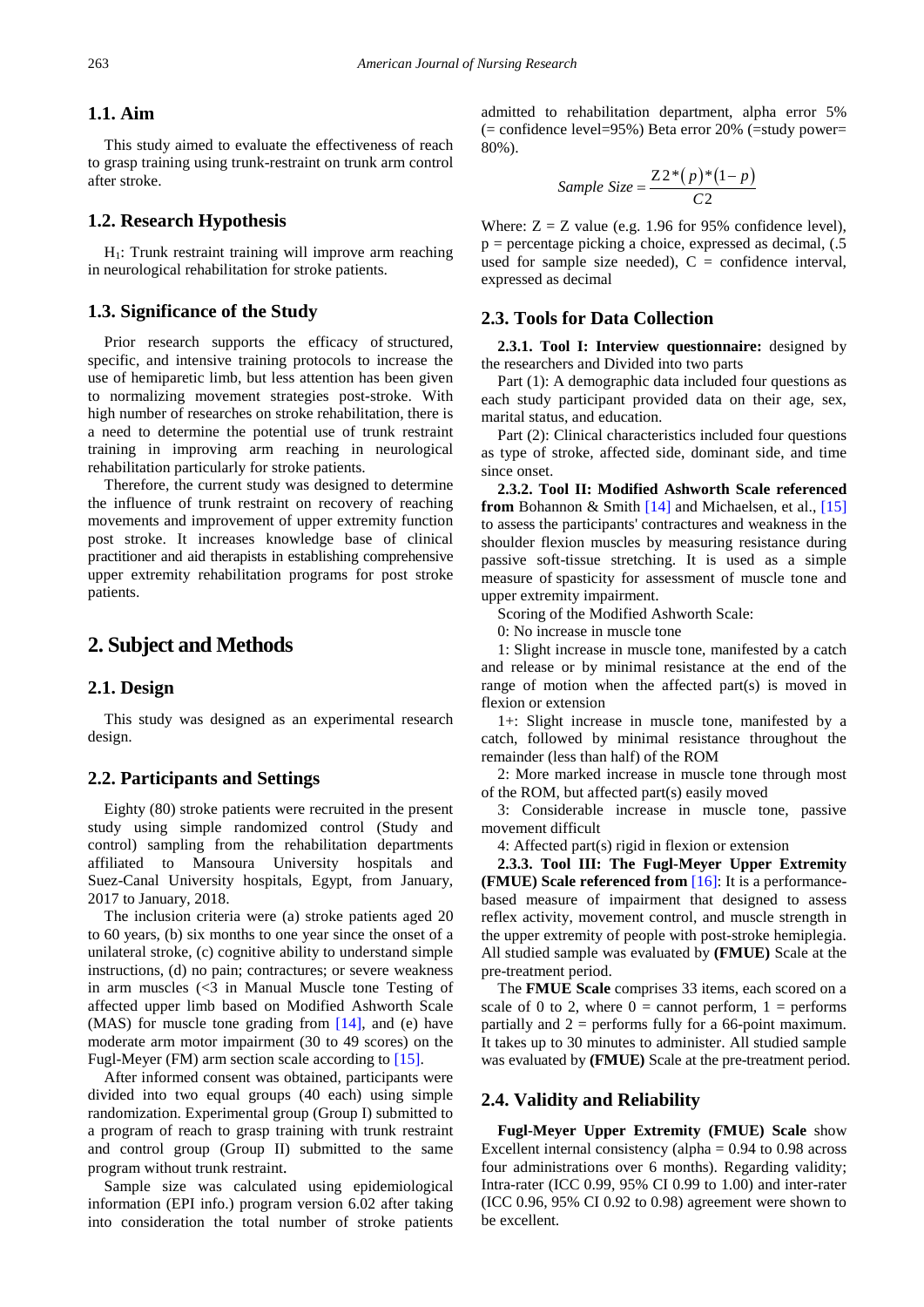**Modified Ashworth Scale** is an excellent instrument with weight Kappa values of 0.868 and 0.892 and have very good inter-rater reliability.

The three tools used in this study were reviewed by a panel of 7 experts in the medical surgical nursing specialty before introducing them to the participants to ensure its validity and their comments were considered.

## **2.5. Pilot Study**

The purpose of the pilot study was to test content clarity and applicability of implementing the designed tools. The pilot study was carried on 10% of the study sample. The pilot was excluded from the study sample.

## **2.6. Intervention**

#### **2.6.1. Patients' Assessment**

Patients' assessment was done two times during the study as the patients were assessed first before application of the Trunk-Restraint to test patients' reach and grasp abilities, then the second assessment was done to assess the patients' improvement after 6 weeks (recommended training period).

To assess the patients' progress, patient instructed to reaching and grasp an object (cubes, Blocks or can) (5.3 cm in diameter and 10.5 cm in height; along the participants' mid-sagittal plan [\[17\].](#page-5-10) The researchers measured the arm's length as the distance from the acromion to the third fingertip to explore the trunk compensation in different task demands before and after application of the Trunk-Restraint

#### **2.6.2. Implementation**

- Standard instruction comprised demonstration of activities by the researchers accompanied by explanations for the patient. Patients then practiced reaching activities and receiving assistance and feedback by the researchers
- Participants received a 1-hour program with object-related reach-to-grasp training 3 times per week for 6 weeks with total (18) sessions.
- Intervention assured recurrent practice of meaningful tasks with increasing difficulty. It included repetitive functional uni and bimanual reach-to-grasp tasks using objects varying in size, weight, and shape, using whole-hand, and finger-tip.
- The researchers consider progression criteria that were established by increasing within block repetitions, increasing object size and weight, as well as increasing the height and distance at which objects were manipulated in addition to rest periods of 1 to 2 minutes were permitted when necessary to avoid fatigue.
- Both groups (study and control) practiced the same tasks except that in trunk restraints (TR), trunk movements were prevented by body and shoulder belts attached to the chair back.

#### **2.6.3. Evaluation**

The evaluation was done after application of the training with six weeks for both the study and the control groups; to evaluate the mean values of elbow extension (ROM). The prelisted tools were used by the two groups throughout the study phases, as the researchers fill them on the participants during the assessment and the evaluation phases.

## **2.7. Ethical Considerations**

Certificate of approval was obtained to carry out the study, the researchers introduced themselves to all the studied patients and the aim of the study was explained prior their participation to obtain their cooperation and their written consent. Confidentiality of data was assured to all the participants. The researchers assured that participation in the study was voluntary and they have the right to withdraw at any time.

#### **2.8. Data Analysis**

The study data analyzed using SPSS version 21. Descriptive statistics used for the analysis of nominal data as demographic and clinical characteristics of the participants. Differences between variables through the study analyzed using One Way ANOVA. The statistical significance and associations were assessed using, the arithmetic means, the standard deviation (*SD*),  $(X^2)$ , and (*t*-*test*) utilized to explore correlation between variables. Significance level was identified at *P <*0.05.

<span id="page-2-0"></span>

| <b>Reach to Grasp Training (contents and objectives)</b> |                                                                                                                                                                                                                                                                                                                                                                                                            |  |  |
|----------------------------------------------------------|------------------------------------------------------------------------------------------------------------------------------------------------------------------------------------------------------------------------------------------------------------------------------------------------------------------------------------------------------------------------------------------------------------|--|--|
| <b>Objectives</b>                                        | <b>Content</b>                                                                                                                                                                                                                                                                                                                                                                                             |  |  |
| Improve motor<br>movement of the<br>affected arm         | • Repetitive functional reach-to-grasp tasks<br>• Using objects varying in size, weight, and<br>shape, using whole-hand, and finger-tip.<br>• Increasing arm reach repetitions<br>• Increasing object size and weight, as well<br>as increasing the height and distance at<br>which objects were manipulated<br>• Provide rest periods of 1 to 2 minutes were<br>permitted when necessary to avoid fatigue |  |  |
| <b>Restriction of trunk</b><br>motor compensations       | • Restraining the trunk by shoulder belts<br>fixed to the back of the chair.                                                                                                                                                                                                                                                                                                                               |  |  |

## **3. Results**

[Table 1](#page-2-0) shows a total of 80 patients (40 for control and 40 for study) group with mean age  $(51.8 \pm 9.1)$  and  $52.3 \pm 7.1$ ) years old in study and control group respectively, males more prevalent in study group (60.0%) where females are more prevalent in control group (52.5%), most of both groups were married (62.5%, 67.5%) at the study and control group respectively. Concerning level of education illiteracy was prevailing among 50.0% of the study group and 72.5% for the control group.

[Table 2](#page-3-0) explained clinical characteristics of the studied groups and observed that the majority of the studied groups (95.0% and 90.0%) are ischemic stroke, and more than half in study and control group patients (60.0% and 62.0% respectively) are left side hemiplegia. Mean time since onset was  $8 \pm 1.5$  month previously in study group and  $7.7\pm1.3$  month previously in control group.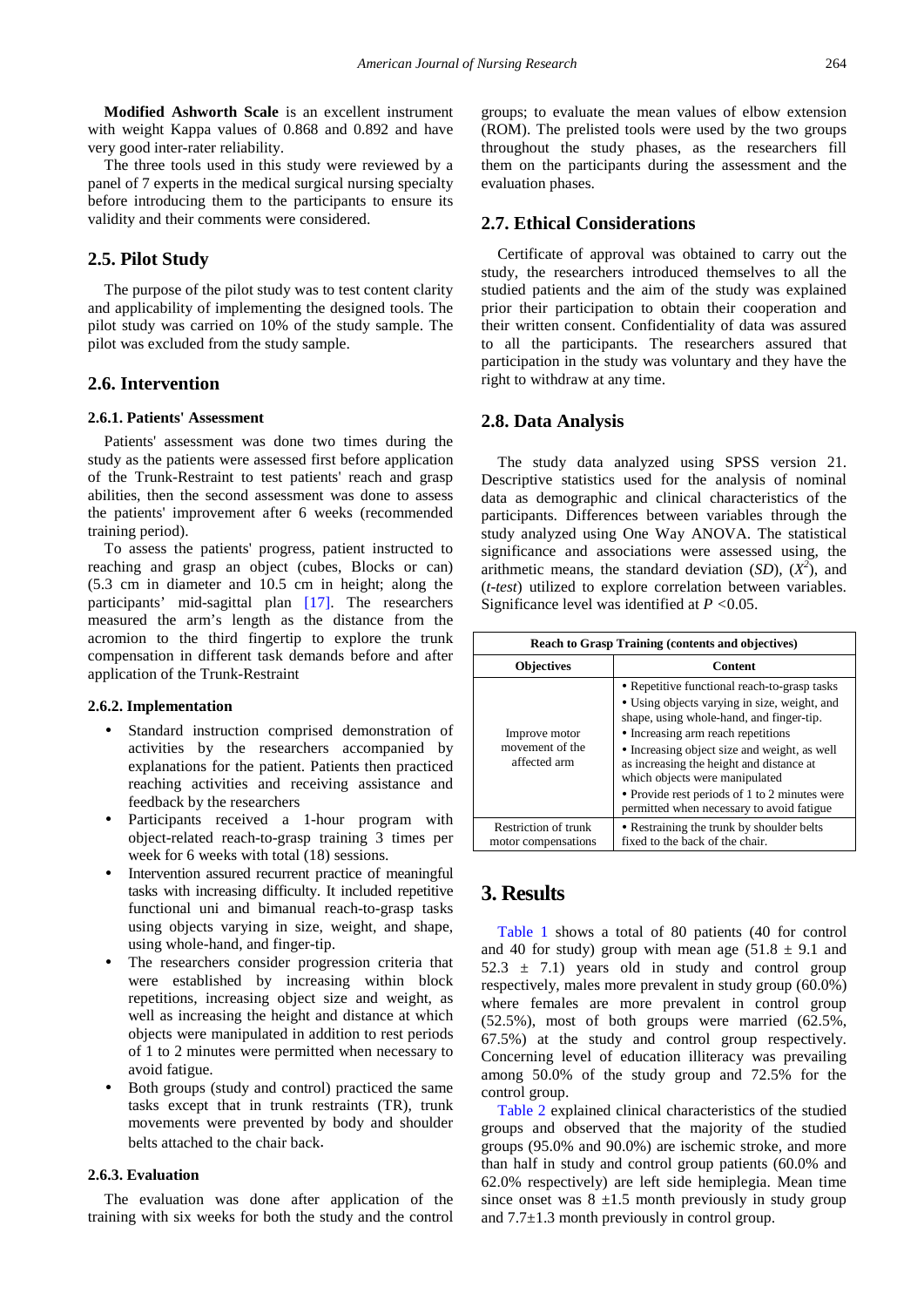<span id="page-3-0"></span>

|                             | <b>Groups</b> |                                       |                |                         |                            |
|-----------------------------|---------------|---------------------------------------|----------------|-------------------------|----------------------------|
| Demographic characteristics |               | (study)<br>$(N = 40)$                 |                | (control)<br>$(N = 40)$ | <b>Test</b><br>$(P-Value)$ |
|                             | No            | $\%$                                  | No             | $\%$                    |                            |
| Age<br>$Mean \pm SD$        |               | $20 - 60$ Years old<br>$51.8 \pm 9.1$ | $52.3 \pm 7.1$ |                         | $T = 0.35(0.731)$          |
| <b>Sex</b>                  |               |                                       |                |                         |                            |
| Male                        | 24            | 60.0%                                 | 19             | 47.5%                   | $X^2 = 0.16$<br>(0.687)    |
| Female                      | 16            | 40.0%                                 | 21             | 52.5%                   |                            |
| <b>Marital status</b>       |               |                                       |                |                         |                            |
| <b>Married</b>              | 25            | 62.5%                                 | 27             | 67.5%                   | $X^2 = 6.0$<br>$(0.049**)$ |
| Widow                       | 15            | 37.5%                                 | 13             | 32.5%                   |                            |
| <b>Education</b>            |               |                                       |                |                         |                            |
| <b>Illiterate</b>           | 20            | 50.0%                                 | 29             | 72.5%                   | $X^2 = 3.4$                |
| <b>Primary</b>              | 3             | 7.50%                                 | 3              | 7.5%                    |                            |
| <b>Secondary</b>            | $\tau$        | 17.5%                                 | 3              | 7.5%                    | (0.338)                    |
| <b>High education</b>       | 10            | 25.0%                                 | 5              | 12.5%                   |                            |

**Table 1. Distribution of studied groups according to demographic characteristics (N=80)**

*X2 :* Chi-square test, P value based on Mont Carlo exact probability, \* *P* < 0.05 (significant).

<span id="page-3-2"></span>

| Table 2. Distribution of studied groups according to clinical characteristics $(N=80)$ |                     |           |                       |       |                            |
|----------------------------------------------------------------------------------------|---------------------|-----------|-----------------------|-------|----------------------------|
|                                                                                        | <b>Groups</b>       |           |                       |       |                            |
| <b>Clinical characteristics</b>                                                        | Study<br>$(N = 40)$ |           | Control<br>$(N = 40)$ |       | <b>Test</b><br>$(P-Value)$ |
|                                                                                        | No                  | $\%$      | N <sub>0</sub>        | $\%$  |                            |
| <b>Diagnosis</b>                                                                       |                     |           |                       |       |                            |
| • Ischemic                                                                             | 38                  | 95.0      | 36                    | 90.0  | $X^2 = 0.44$<br>(0.505)    |
| • Hemorrhagic                                                                          | $\overline{2}$      | 5.0       | $\overline{4}$        | 10.0  |                            |
| <b>Affected Side</b>                                                                   |                     |           |                       |       |                            |
| • Right side                                                                           | 16                  | 40.0      | 15                    | 37.5  | $X^2 = 0.04$<br>(0.839)    |
| • Left side                                                                            | 24                  | 60.0      | 25                    | 62.5  |                            |
| <b>Dominant Side before stroke</b>                                                     |                     |           |                       |       |                            |
| $\bullet$ Right                                                                        | 40                  | 100.0     | 40                    | 100.0 | <b>NA</b>                  |
| • Time since onset/previous months,                                                    | mean $(SD)$         |           |                       |       |                            |
|                                                                                        |                     | $8 + 1.5$ | $7.7 \pm 1.3$         |       |                            |

X2: Chi-square test, ^ P value based on Mont Carlo exact probability, \* P < 0.05 (significant), NA: Not Applicable, t: independent samples t-test.

<span id="page-3-1"></span>

 $X^2$  (5.35), (P=0.000\*); *P*: Friedman test for related samples; P-value based on Mann-Whitney test

**Figure 1.** Functional improvement after 6 wks. Among the studied group

[Figure 1](#page-3-1) reflects a comparison between the studied groups according to their functional improvement after six weeks using Fugl-Meyer Upper Extremity (FMUE) Scale. It can be noticed that training with (TR) led to greater decreases in trunk displacement, and normal reaching pattern  $(P=0.001)$  with apparent increase in mean FMUE score in study group (60.5  $\pm$  8.3) than control group  $(47.3\pm8.7)$  by the end of the study (6th wks.).

[Table 3](#page-3-2) reflects a comparison between the studied groups according to pre and post treatments mean values of elbow extension in studied participants. It can be noticed that a statistical significant increase in elbow extension score post treatment in study group (trunk restrain group) compared to control group (*P*=0.001 and 0.0074 respectively), with apparent improvement in shoulder flexion—elbow extension coordination in study group, as TR increased elbow extension by 7.29° at post-test in study group compared with control group, that register just 2.20° increase in elbow extension.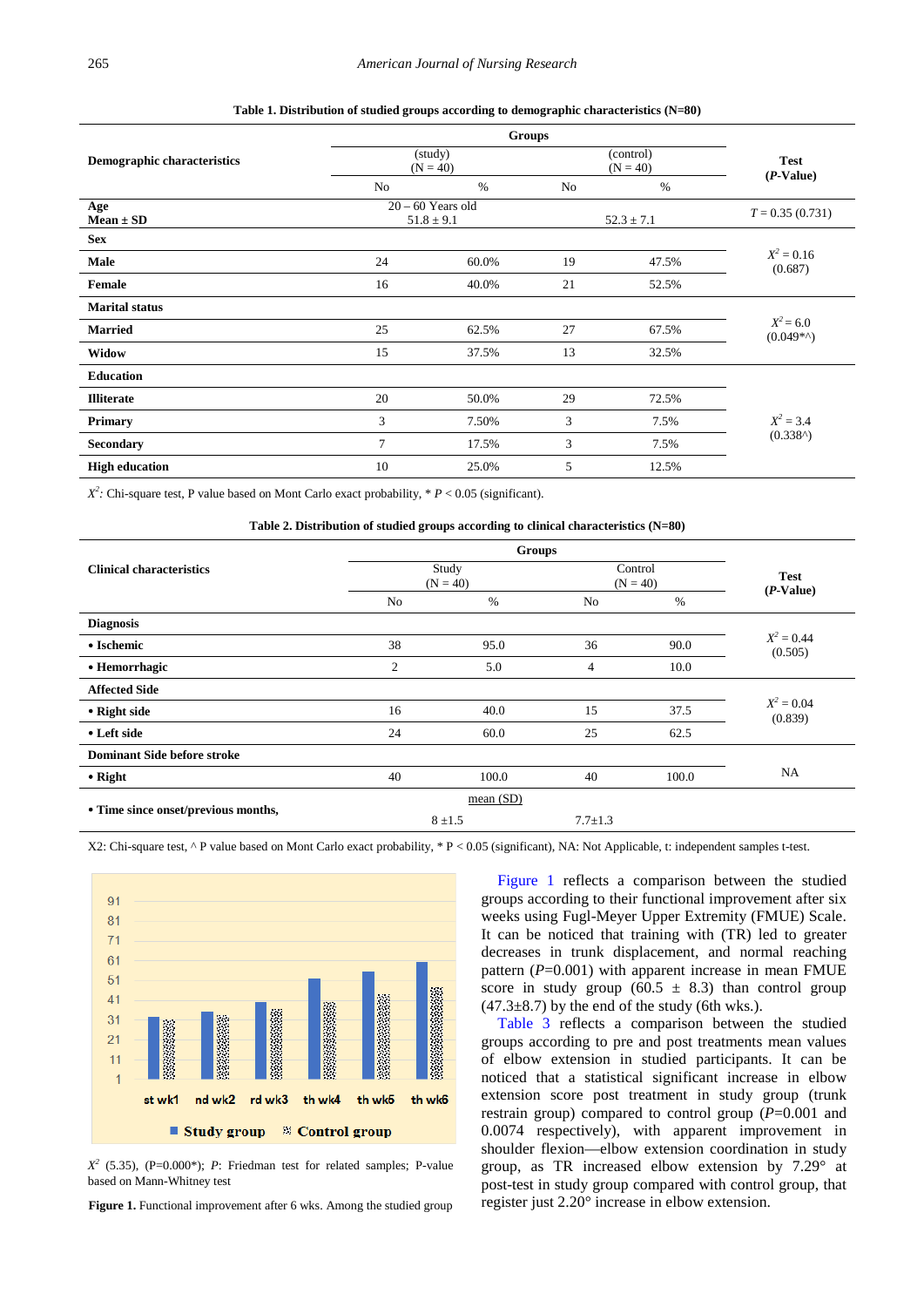|                              | <b>Groups</b>        |                  |       |                |
|------------------------------|----------------------|------------------|-------|----------------|
| <b>Elbow extension (ROM)</b> | <b>Pre-treatment</b> | post-treatment   |       | <b>P-value</b> |
|                              | $X \pm SD$           | $X \pm SD$       |       |                |
| Study group                  | $50.40 \pm 3.83$     | $58.20 \pm 6.52$ | 5.954 | $.0001*$       |
| Control group                | $52.38 \pm 7.79$     | $54.53 \pm 4.99$ | 3.129 | $.0074*$       |

**Table 3. Pre and post-training mean values of elbow extension (ROM) among the studied groups**

# **4. Discussion**

Research on the effectiveness of rehabilitation techniques for patients with stroke is important not only for stroke survivors but also for care givers, treatment providers and societ[y \[18\].](#page-5-11)

The upper limbs have an energetic part in the performance of more than 50% of daily activities, in form of reach and grasp activities. Enhanced upper extremity recovery will have a positive effect on ADLs by decreasing a compensatory movements when extending arm to reach objects when shoulder and elbow movement is impaired [\[19,20,21\].](#page-5-12)

Secondary complications occurs as a result of unnecessary use of compensatory movements including muscle contractures, joint misalignment, pain, limb disuse, and increased energy expenditure, can impede the longer-term functional recovery of the upper extremity [\[21,22,23\].](#page-5-13)

The ability to reach and grasp post-stroke differed according to therapeutic intervention. Additionally, compensatory mechanism used for reaching movements enables the patients to sufficiently reach the object located within the extent of the arm accompanied with inadequate shoulder flexion and elbow extension [\[18\].](#page-5-11)

Trunk restrain should be used in all stroke patients even those with chronic hemiparesis to encourage maximal joint range of motion and to promote maximal arm motor recovery, which is likely to reduce independence and increase burden of care **[\[7\]](#page-5-14)**. This study aimed to investigate the effectiveness of reach to grasp training using trunk-restraint on trunk arm control after stroke.

The current study included a total of 80 patients with mean age  $51.8 \pm 9.1$  and  $52.3 \pm 7.1$  years old in study and control group respectively, more than half of the study group are males and the control group are females, most of both groups were married, and illiteracy was prevailing among half of the study group and most of the control group. The majority of this sample is ischemic stroke, has left side hemiplegia, and with mean time post-onset was 8  $\pm 1.5$  month previously in study group and 7.7 $\pm 1.3$  month previously in control group. These results could be related to high incidence of stroke with age. Also Ischemic stroke is the most common type of stroke.

A functional analysis of the upper limb movement during arm reaching has illustrated that patients with hemiparesis were used more trunk flexion and shoulder abduction to compensate for reduced elbow extension, demonstrated abnormal shoulder abductor power to compensate for the reduced shoulder flexor power. These compensatory movement strategies are evident during unilateral upper limb tasks [\[24\].](#page-6-0)

The key results of the current study presented that, training with trunk restrain led to greater decreases in trunk displacement and normal reaching pattern with apparent increase in mean FMUE score in study group than control group by the end of the study  $(6<sup>th</sup>$  wks.) with statistically significant difference.

This may be attributed to additional related somatosensory input from the arm joints that can control the reaching abilities, as compensatory mechanism counter improvements in the function of the paretic side. Moreover, the repeated participation by patients in therapeutic programs of active physical activity directly influences functional reorganization in the brain and enhances neurological recovery.

This result is steady with other studies [\[18,25\]](#page-5-11) who revealed that compensatory behaviors are also self-taught. As they are developed early and are well practiced, these self-taught behaviors may be normally a main power in shaping post-stroke brain reorganization; however, they may do so in suboptimal or even maladaptive ways. During trunk restraint, patients improved active elbow extension; shoulder ranges and inter joint coordination when reaching.

Other studies by  $[11,26]$  clarified that, new treatments for injury-induced impairments may lie within the neural mechanisms and influences of compensatory behavior, thus the trunk restraint allowed patients to use the joint ranges that were present but not recruited during unrestrained reaching. Reports from other studies indicated that, restraining the trunk during reaching exercises would force individuals to use the arm's unexploited capacity, support the hypothesis that training with trunk restraint (TR) can help to improve functional abilities [\[12,27\].](#page-5-6)

Within this context [\[21\]](#page-5-13) showed that reach-to-grasp training with TR has a moderate significant effect on reduction of upper extremity impairment measured by the Fugl-Meyer Assessment/Upper Limb Section (FMA/ULS) and on improvements in shoulder flexion. Hence, ADL positively affected by improved upper extremity recovery a compensatory response to help increase arm reach when shoulder and elbow movement and control are impaired.

Also, study carried out by [\[29\]](#page-6-1) emphasizes that uncoordinated arm joint movement in stroke patients mainly resulting from compensatory trunk displacement. using trunk restrain throughout reaching practice for patients with chronic stroke limiting trunk displacement, enhance shoulder and elbow movements, with straighter reach trajectories, resulting in improvements in reach-tograsp movements.

Impaired elbow extension post stroke is commonly observed complication and considered a part of a flexor synergy pattern that produces coexisting flexion motions, which also weakens the patient's ability to move joints **[\[7\]](#page-5-14)**.

The current study and Shaikh et al., [\[28\]](#page-6-2) have shown increase in elbow extension score post treatment in trunk restrain group compared to control group. This may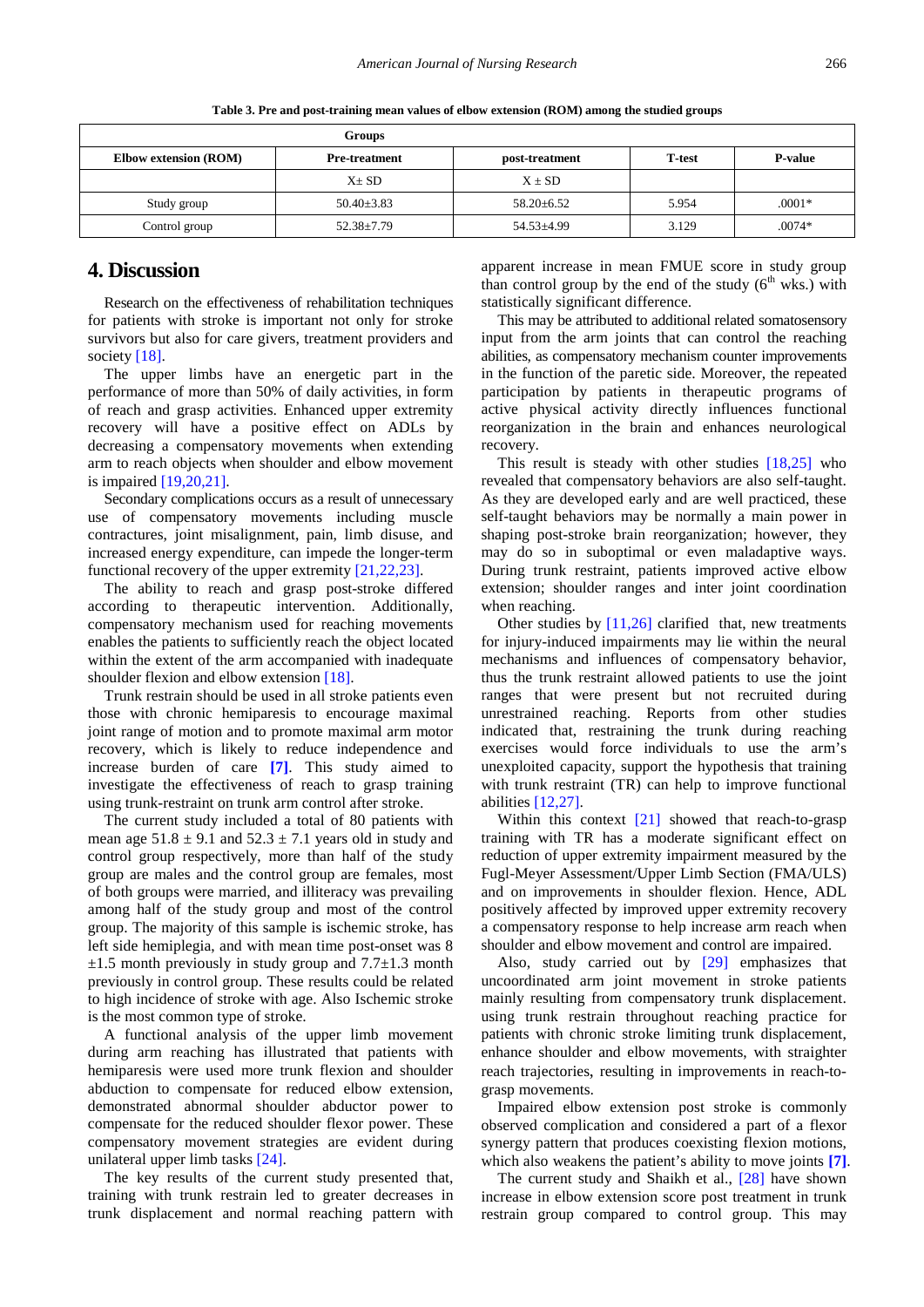attributed to increased performance of upper-limb activities with trunk restrain that promote return of upper limp active range of motion.

Consistent with the results of the current study [\[11\]](#page-5-15) reported that the trunk restrain group showed less trunk compensation during reaching and more arm recruitment than control groups. Also, Sawan et al., [\[7\]](#page-5-14) stated that trunk restraint group significantly increase elbow extension ROM compared to non-restraint group. On the other hand, the uniqueness of the present study is that it demonstrated that participants' improvements after trunk restrain occurred not only in motor control and compensatory movement but also in functional gains and patient's reported outcomes of functional performance.

To address the limitations of the present study regarding small sample size and lack of follow-up, future research to confirm this study findings through application of trunk restrain with a large sample size and follow-up will be of value.

# **5. Conclusion / Recommendations**

Use of trunk restraint as a treatment paradigm aimed at decreasing compensatory strategies has the potential of becoming an effective therapy to include in post stroke rehabilitation. The use of trunk restrains led to benefits in reduction of upper extremity impairment, in terms of FMA-UE score, increased shoulder flexion—elbow extension coordination, and reduction in excessive trunk movement.

The current study recommended the conduction of additional studies at a variety of health institutions in Egypt, with a large sample size and long-term follow-up.

## **Acknowledgments**

The researchers would like to thank all personnel helps this work to be in this form, and facilitate data collection and analysis. In addition, the researchers thank and gratitude all participants at this study and health care staff at the chosen workplace.

# **Author Contributions**

Ahmed, S.A and Nabih, M.H. developed the Study conception and design, collected data of the study, performed data analysis and interpretation, formulated drafting of the article and completed the critical revision of the article.

# **Conflict of Interest**

The researchers have no conflict of interest.

## **References**

<span id="page-5-0"></span>[1] Chan, L., Harrast, M., Kowalske, K., Matthews, D., Ragnarsson, K. & Stolp, K. (2011). Physical Medicine and Rehabilitation. (4<sup>th</sup> ed). Philadelphia: Saunders Elsevier CO., 1192-1206.

- <span id="page-5-1"></span>[2] Harris, J. E. & Eng, J. J. (2010). Strength training improves upper-limb function in individuals with stroke: a meta-analysis. *Stroke Journal*; *41*(1):136-40.
- [3] Faria-Fortini, I., Michaelsen, S. M., Cassiano, J.G., & Teixeira-Salmela, L.F. (2011). Upper extremity function in stroke subjects: relationships between the international classification of functioning, disability, and health domains. *Journal of Hand Therapy*; *24*(3), 257-64.
- [4] Massie, C. L., Fritz, S. & Malcolm, M. P. (2011). Elbow extension predicts motor impairment and performance after stroke. *Rehabilitation Research and practice* Journal*;* 1-7.
- [5] Graef, P., Michaelsen, S. M., Dadalt, M. L. R., Rodrigues, D. A. M. S., Pereira, F., & Pagnussat, A.S. (2016). Effects of functional and analytical strength training on upper-extremity activity after stroke: a randomized controlled trial. *Brazilian Journal of Physical Therapy*; *20*(6), 543-552.
- <span id="page-5-2"></span>[6] Thielman, G. (2013). Insights into upper limb kinematics and trunk control one year after task-related training in chronic poststroke individuals. *Journal of Hand Therapy*; *26*: 156-161.
- <span id="page-5-14"></span>[7] Sawan, S., Shaker, H., Fahmy, E., & Rehab, N. (2014). Task-Specific Training with Trunk Restraint: It's Effect on Reaching Movement Kinematics in Stroke Patients. *Medical Journal of Cairo University*; *82*(2): 7-13.
- <span id="page-5-3"></span>[8] Allred, R. P., Kim, S. Y. & Jones, T. A. (2014). Use it and/or lose it Experience effects on brain remodeling across time after stroke. *Frontiers in Human Neuroscience Journal; 8*, 379.
- <span id="page-5-4"></span>[9] Subramanian, S. K., Yamanaka, J., Chilingaryan, G. & Levin, M. F. (2010). Validity of movement pattern kinematics as measures of arm motor impairment poststroke. *Stroke Journal*; *41(10)*: 2303-2308.
- <span id="page-5-5"></span>[10] Oujamaa, L., Relave, I., Froger, J., Mottet, D., & Pelissier, J.Y. (2009). Rehabilitation of arm function after stroke. Literature review. *Annals of Physical and Rehabilitation Medicine Journal*; *52*(3), 269-293.
- <span id="page-5-15"></span>[11] Woodbury, M. L., Howland, D. R., & McGuirk, T. E., et al., (2008). "Effects of trunk restraint combined with intensive task practice on poststroke upper extremity reach and function: A pilot study", *Neuro-rehabilitation and Neural Repair Journal*; *23* (1): 78-91.
- <span id="page-5-6"></span>[12] Wu, C. Y., Chen, Y. A., Lin, K. C., Chao, C. P., & Chen, Y. T. (2012). Constraint-induced therapy with trunk restraint for improving functional outcomes and trunk-arm control after stroke: a randomized controlled trial. *Physical Therapy Journal*; 92(4): 483-92.
- [13] Mindy, F. L. (2015). Trunk Restraint: Physical Intervention for Improvement of Upper-Limb Motor Impairment and Function. International Handbook of Occupational Therapy Interventions, 563-572.
- <span id="page-5-7"></span>[14] Bohannon, R. W. & Smith, M. B. (1987). Interrater reliability of a modified Ashworth scale of muscle spasticity. *Physical therapy Journal; 67*(2), 206-7.
- <span id="page-5-8"></span>[15] Michaelsen, S. M., Dannenbaum, R., & Levin, M. F. (2006). Taskspecific training with trunk restraint on arm recovery in stroke: Randomized control trial. *Stroke Journal*; *37* (1): 186-192.
- <span id="page-5-9"></span>[16] Singer, B., & Garcia-Vega, J. (2017). The Fugl-Meyer Upper Extremity Scale. *Journal of Physiotherapy*; *63* (1): 53.
- <span id="page-5-10"></span>[17] Bogard, K., Wolf, S., Zhang, Q., Thompson, P., Morris, D., & Nichols-Larsen, D. (2009). Can the Wolf Motor Function Test be streamlined? *Neuro-rehabilitation and Neural Repair Journal;* 23(5): 422-8.
- <span id="page-5-11"></span>[18] Jeyaraman, S., Kathiresan, G. & Gopalsamy, K. (2010). Normalizing the Arm Reaching Patterns after Stroke through Forced Use Therapy–A Systematic Review. *Neuroscience and Medicine Journal*; 1:20-29.
- <span id="page-5-12"></span>[19] Robertson, J. V. & Roby-Brami, A. (2011). The trunk as a part of the kinematic chain for reaching movements in healthy subjects and hemiparetic patients. *Brain Research Journal*, *1382*: 137-146.
- [20] Rundquist, P., Dumit, M., Hartley, J., Schultz, K., & Finley, M. (2012). Three dimensional shoulder complex kinematics in individuals with upper extremity impairment from chronic stroke. *Disability Rehabilitation Journal*; *34(5)*: 402-407.
- <span id="page-5-13"></span>[21] Wee, S. K., Hughes, A. M., Warner, M., & Burridge, J. H. (2014). Trunk Restraint to Promote Upper Extremity Recovery in Stroke Patients: A Systematic Review and Meta-Analysis. *Neurorehabilitation and Neural Repair Journal*; 28(7): 660-77.
- [22] Massie, C. L., Malcolm, M. P., Greene, D. P. & Browning, R. C. (2012). Kinematic motion analysis and muscle activation patterns